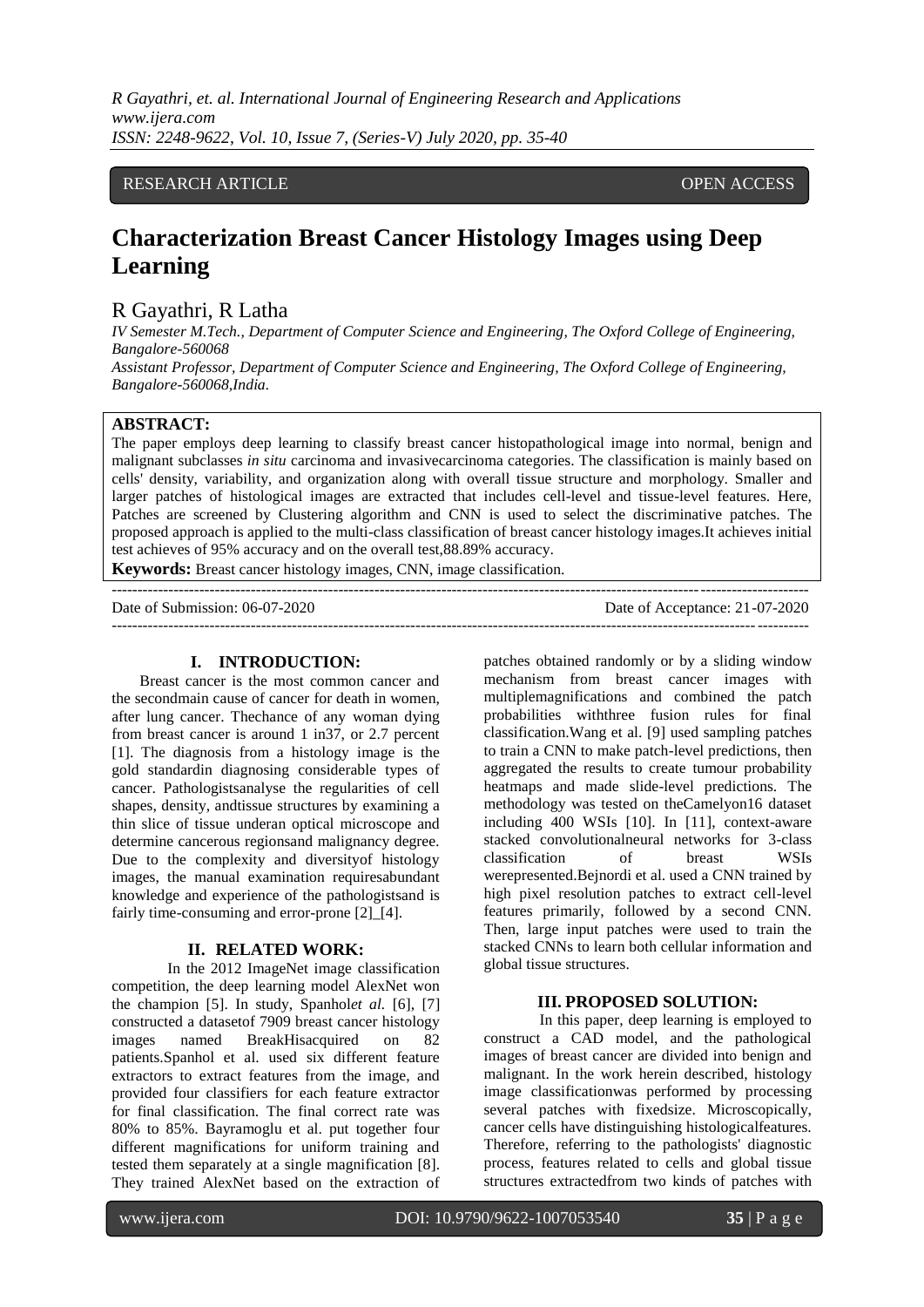different sizes will improvethe performance of the classification of breast cancer histologyimages into one of the 4 target classes. The labels of histologyimages for the classification task given by the pathologistsare based on the whole images. Larger size patchessampled from a histology image contain sufficient informationso that the image label can be used for the patches. However, cell-level patches extracted from high resolutionhistology images, especially ultra-high resolution WSIs, maynot contain sufficient diagnostic information. There existsome patches with large areas of fat cells and stroma, sparsebreast cells, and normal patches extracted from malignanthistology images. CNNs trained by these patches can't extractdiscriminative features. Consequently, we present a methodologyto automatically screen more discriminative patchesbased on clustering algorithm and convolutional neural network. Based on the above two aspects, the main objective ofthis paper is to propose a comprehensive and effective schemefor the multi-classification of breast histology images in orderto improve the diagnostic performance. To achieve this, the main contributions of our work canbe summarized as follow: (i) We propose a patch sampling strategy to extract two kinds of patches with different sizesto preserve essential information and contain cell-level andtissue-level features respectively., (ii) We design a patchselecting method to select more discriminative patches basedon CNN and K-means., (iii)We design a classification frameworkwhich extracts features from the patches using thefeature extractors and compute the final feature of each wholeimage for classification through a classifier.

Stain inconsistency of histology images, due to differences in color responses of slide digital scanners, will affect the performance of image analysis. As can be seenfrom Fig. 1, the images in the dataset have large stain variation.



**FIGURE 1.** H&E stained images from each type, (a): normal tissue, (b): benign abnormality, (c): in situ carcinoma, and (d): invasive carcinoma.

To thisend, stain normalization is essential prior to other processes. Thereare various research for stain normalization in histology images[12], [13]. In this paper,we use a method proposed by Reinhard*et al.* [14], which transforms the RGB images to the decorrelated $l\alpha\beta$  color space, followed by computing themeans and standard deviations for each channel separately in  $l\alpha\beta$  space and a set of linear transforms in order to match the color distribution of the source and target images, finally, converts the results back to RGB.

#### **IV. DATASET:**

This section is dedicated to introducing the dataset used inour work and pre-processing of images. The dataset is fromthe bioimaging 2015 breast histology classification challenge[15], composed of high-resolution (2048×1536 pixels)and H&E stained breast cancer histology images. The imageswere digitized with a magnification of 200x and pixel size of0:42*m*×0:42*m* . Two pathologists labelled images as normal, benign, *in situ* carcinoma or *invasive* carcinoma accordingto the predominant cancer type in each image, withoutspecifying the area of interest. Fig. 1 illustrates images fromeach class mentioned in the dataset.

This dataset composed of a training set of 249 images, an initial test set of 20 images and an extended testset of 16 images with increased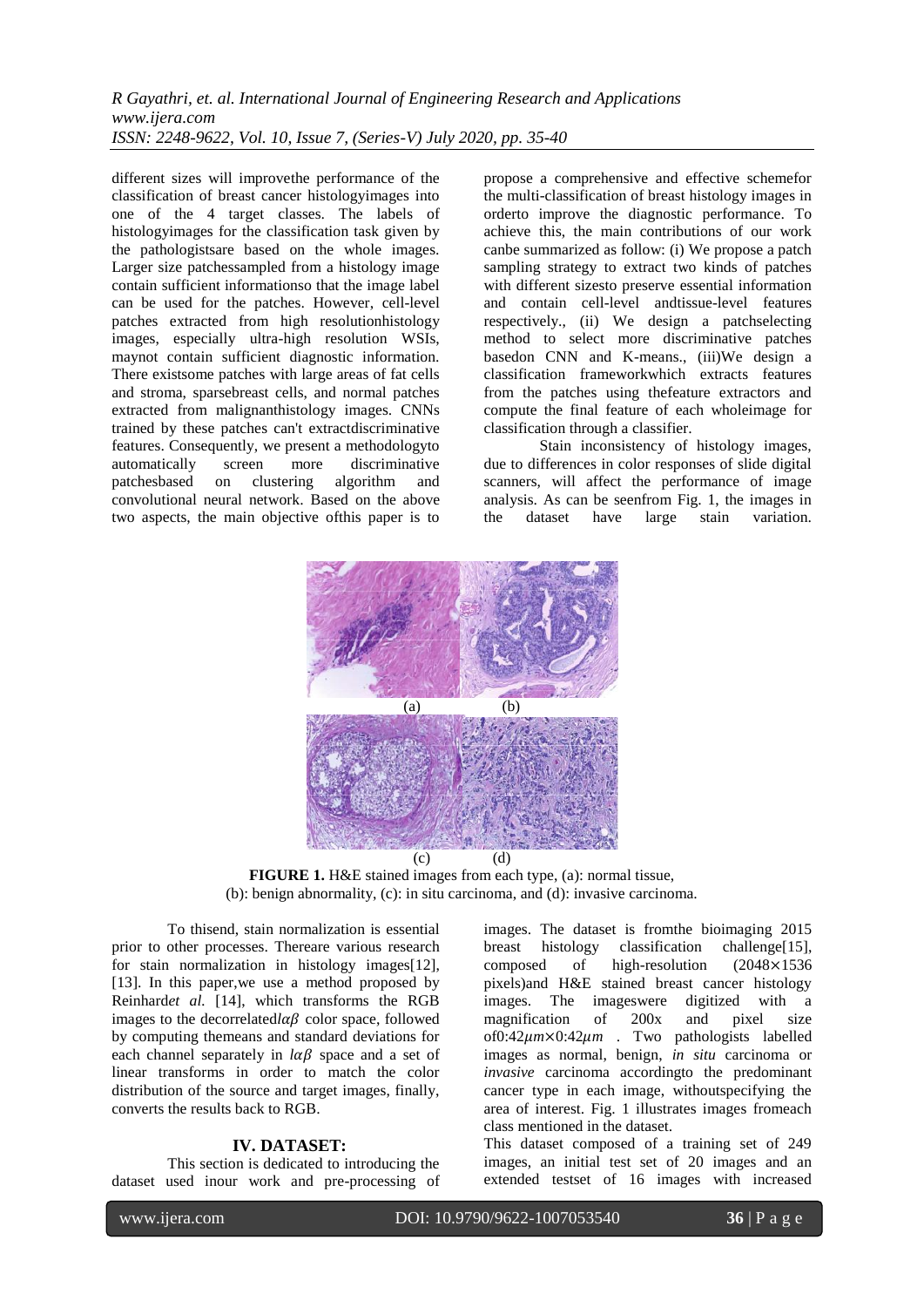ambiguity is public clyavailable at https://rdm.inesctec.pt/dataset/nis-2017-003.The main goal of this paper is to propose an effectivescheme for the multi-class breast histology images classification.

#### **V. PROPOSED ARCHITECTURE:**

The multi-classification scheme of breast histology images ispresented in this section. We introduce the overall frameworkat first, and then describe each process in detail.Fig. 2 illustrates the framework of our approach used for multi-class classification of breast histology images.

## *A. Framework:*

Themain processes can be summarized as follow: (i) We extracttwo kinds of patches with different sizes by a sliding windowmechanism from breast cancer histology images to preserveessential information and contain cell-level and tissue-level

features, and then train two CNNs as feature extractorsrespectively. (ii) We split the small patches into multipleclusters using k-means clustering algorithm and select morediscriminative patches based on the network trained by small

patches to retrain the network. (iii) We extract features from the select smaller patches and larger patches using the featureextractors and compute the final feature of each whole imageto train a classifier for classification.





#### *B.CNNTraining:*

Our goal is to classify the breast histology image intofour classes: normal tissue, benign tissue, *in situ* carcinomaand *invasive* carcinoma. The performance of classificationis highly dependent on the information extracted from theimages. We use features related to breast cells and globaltissue structures to represent each whole image. Firstly, because the arrangement of cancer cells is extremely disorderedand the cancerous cells have atypia such as larger nucleiand inconsistent morphology, therefore, cell-level featuresincluding the nuclei information, such as shape and variability, as well as cells organization features like density and morphology, are used to diagnose whether cells are cancerous. The pixel size of the breast histology images in the dataset is0:42 $\mu$ m×0:42 $\mu$ m, and the radius of cells is between 3 and 11pixels approximately. Consequently, we extract small patchesof 128 ×128 pixels to contain cell-level features. Secondly,the structure of the diseased tissue may be atypical. *In situ*carcinoma is a carcinoma growth of minor grade precancerous,with no invasion of the surrounding tissue within a particular tissue compartment in themammary duct. Interestingly, *invasive* carcinoma does not confine itself to theinitial tissue compartment [16]. Therefore, tissue structuresinformation is essential to differentiate between *in situ* and*invasive*  carcinomas. It is unpractical for CNNs to extractfeatures from a histology image with a large size directly. According to the size of images in the provided dataset, we extract patches of 128×128 pixels to contain the globaltissue structures information.We extract patches by a sliding window mechanism frombreast cancer histology images. The patches of 128×128 pixelsare small and focus on cell-related characteristics, therefore, we extract contiguous non-overlapping patches from thebreast histology images. In addition, we extract overlapping128×128 pixels patches with a 50% overlap to containcontinuous tissue morphology and structures information. Allextracted patches are given the same label as the correspondinghistology image.

#### *C. FEATURE EXTRACTOR:*

The histology images have different cell morphology, texture, tissue structures, and so on. The representation of complexfeatures is significant for the classification task. The handcraftedfeature extraction method needs abundant expertdomain knowledge, and it is labour-intensive and difficult toextract discriminative features. CNNs can directly extractrepresentative features from images, and have achievedremarkable results in various fields. ResNet50 [17] is used asfeature extractor in this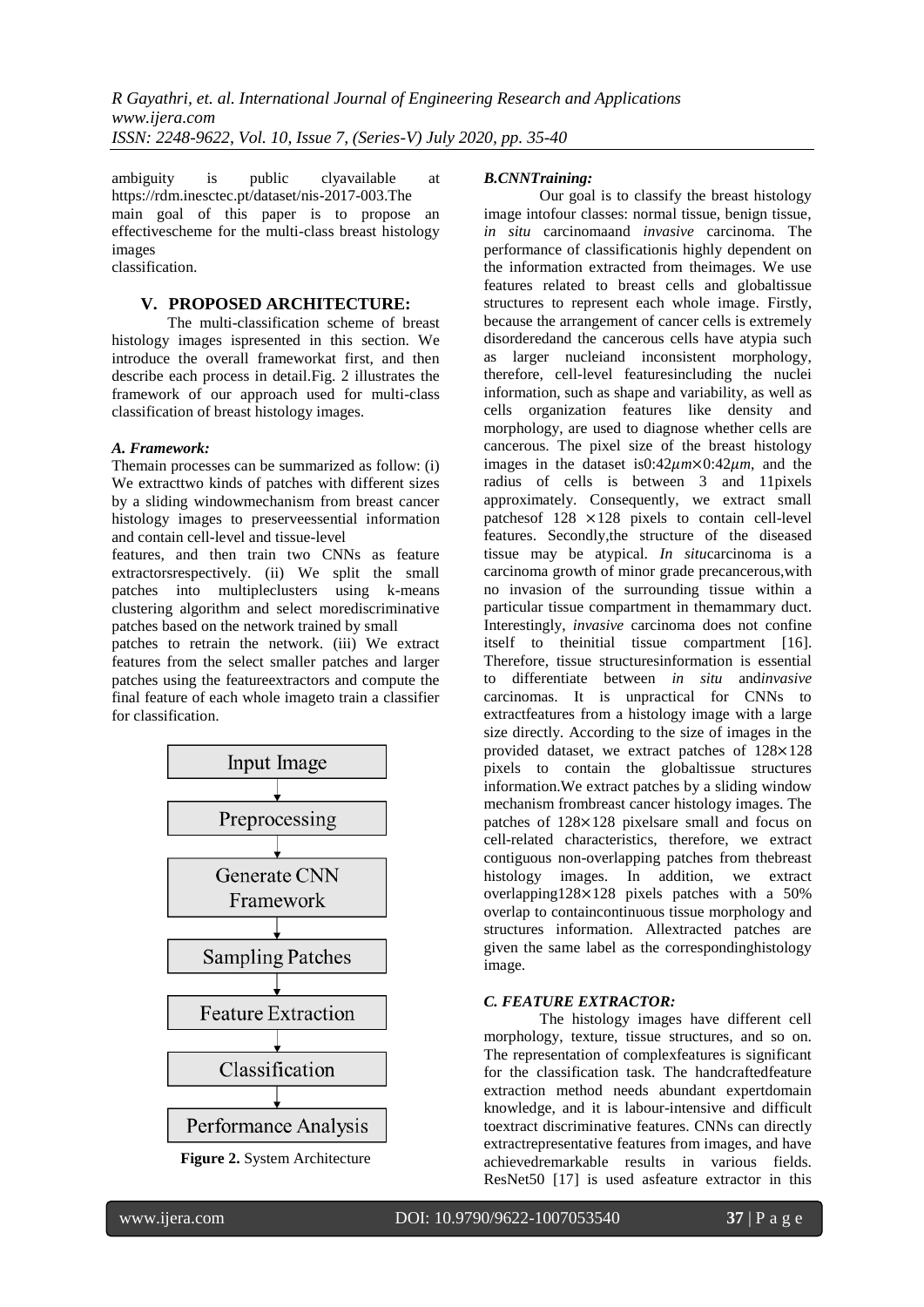paper because it is a classical CNNand easy to train compared to other deeper models under thepremise of ensuring the extraction of usability features. The*deep residual learning* framework (ResNet) is proposedby He and Sun [18] to address the *degradation* ofdeep networks. Formally, the desired underlying mappingis denoted as  $H(x)$ , then the stacked nonlinear layers arefitted to another mapping of  $F(x) := H(x) -x$  and the original mapping is rewritten as  $F(x) + x$ . The formula of  $F(x)$ + *x* is implemented by feed-forward neural networkswith ``shortcut connections'' which perform the *identity* mapping. For deeper nets, a *bottleneck*  design whichuses a stack of 3 layers instead of 2 for each residual functionis proposed. The ResNet50 consists of 16 ``bottleneck''building blocks and takes as input a {3, 224, 224} RGB image.

The training of ResNet50 from scratch requires a largenumber of training images to avoid overfitting. However,because of the paucity of histology images in ourdataset, we adapt a transfer learning strategy[20], [21] anduse ResNet50 pretrained on the ImageNet dataset[22].Weremove the top layer of the network and add a softmaxclassifier with 4 neurons, then, we resize the patches of128×128 pixels to 224×224 pixels forfine-tuning two modified networks as original feature extractorsand the trained networks are denoted as ResNet50-512and ResNet50-128 respectively. 2048-dimensional featuresof patches can be obtained from the g*lobalAveragePooling*layer of ResNet50.

For the multi-class classification of breast cancer histology images, the sampling strategy of two kinds of patches, the screening method of 128×128 pixels patches and feature extractors based on ResNet50 have been introduced above.

Then, we rescale the extracted patches of 128 $\times$ 128 pixels and selected patches of 128  $\times$  128 pixels corresponding to each image in the training set, and feed them into the fine-tuned ResNet50-512 and ResNet50-cluster respectively to obtain the 2048-dimensional features group, which can represent the cells and tissue structures information of the image. In order to obtain the final feature of an image, we employ the P-norm pooling fusion method [19] and the formulation is as follows:

$$
f_p(v) = \left(\frac{1}{N} \sum_{i=1}^N v_i^p\right)^{\frac{1}{p}}
$$

Here, N represents the number of patches, vi denotes the 2048-dimensional feature of the i-th patch and P D 3 is used in our paper. At last, the image-wise features of histology images in the training set are used to train the SVM classifier for multi-class breast cancer histology classification.

## **VI. PERFORMANCE EVALUATION: IMAGE-WISE CLASSIFICATION:**

We use the normalized breast histology images in the test set to verify the approach proposed in this paper. The procedure of the experiment is as follows:

a) The sampling strategy introduced in Section V.B is used to extract contiguous non-overlapping patches of 128×128 pixels and patches of 128×128 pixels with 50% overlap from the test images.

b) The ResNet50-cluster fine-tuned by patches of 128×128 pixels in the selected clusters is sensitive to morediscriminative patches, therefore, we use the networkto predict the smaller patches and select patches withclassification probability higher than a set threshold.

c) We rescale the selected patches of  $128 \times 128$ pixels corresponding to each test image to  $224 \times 224$ pixels, and feed them into the fine-tuned ResNet50- 512 and ResNet50-cluster respectively to obtain the 2048-dimensional featuresgroup.

d) We employ the 3-norm pooling method to compute the final feature of each image and make final classification by using SVM.

The patches of  $128 \times 128$  pixels are predicted using the ResNet50-cluster,and the patches with classifier probability higher than

90% are retained. Four test images are classified into wrong categories, three of which belong to the extended test set, and the remaining one labelled as normal is classified as benign.

The calculation formulas are as follows:

$$
Accuracy = \frac{TP + TN}{TP + TN + FP + FN} \qquad \qquad \dots \dots (2)
$$
\n
$$
Precision = \frac{TP}{TP + FP}, Recall = \frac{TP}{TP + FN} \dots \dots (3)
$$
\n
$$
F = \frac{2 \times Precision \times Recall}{Precision + Recall} \dots \dots \dots \dots (4)
$$
\n
$$
Macro-F = \frac{1}{N} \sum_{i=1}^{n} Fi \dots \dots \dots \dots (5)
$$

Here, TP (true positive) is the number of positives cases that are classifies as positive. Analogously, TN, FN and FP represent the numbers of true negatives, false negatives and false

positives respectively. The recall represents the percentage of positive samples that are correctly classified, which is more clinically relevant.Macro-F, also known as macro-averaging, is used to evaluate the performance of multi-classification

globally and is computed by first computing the Fscores for the ncategories then averaging these percategory scores to compute the global means.

The image-wise accuracy of the initial test set and overall test set is 95% and 88.89% respectively. According to the confusion matrix, precision, recall and F-score of each class can be obtained respectively, as shown in Table 2. The value of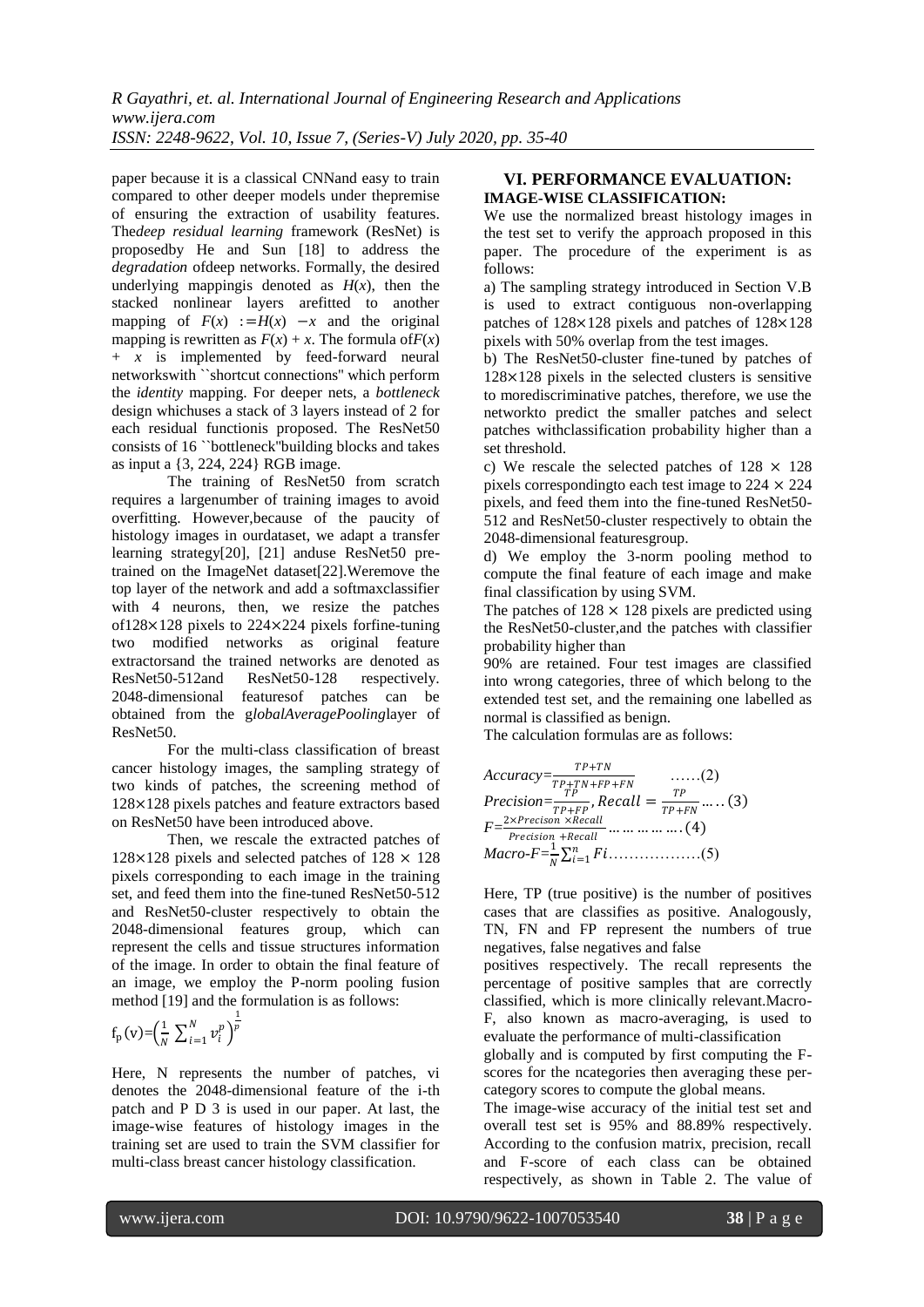| <b>Results</b> | Normal | Benign | InSitu | Invasive |
|----------------|--------|--------|--------|----------|
| Precision      | 0.875  | 0.75   | 1.0    | 1.0      |
| recall         | 0.78   | 1.0    | 0.89   | 0.89     |
| F-Score        | 0.825  | 0.857  | 0.942  | 0.942    |

macro-F calculated according to formula (5) is 89.14%.

*Table 2: The Performance of the proposed model.*

#### **VII. RESULTS AND DISCUSSION:**

In our work, we extract smaller patches of  $128 \times 128$  pixels from the breast histology images to contain cell-level and tissue-level features, then, we screen discriminative  $128 \times 128$  pixels patches based on clustering algorithm and CNN. Through comparative experiments, it is proved that the method proposed in this paper can effectively improve the performance of multi-classification of breast histology images.We contrast the aftereffects of our methodology and the benchmark strategy proposed in [23] (CNNCSVM) and the near

result is appeared in Table 11. Araújo et al. utilized the equivalent dataset as us and extricated patches of  $512 \times 512$  pixels. Theyutilized their very own CNN planned and accomplished a best exactness of 77.8% of multi-classification with enlarged dataset. It very well may be seen that our methodology has a considerable improvement in exactness and review contrasted and the benchmark conspire, particularly in the classification of benevolent what's more, in situ carcinoma pictures.

#### **VIII. CONCLUSION:**

In this paper, we propose an effective method to classify the H&E stained breast histology images into four classes: normal tissue, benign lesion, in-situ carcinoma and invasive carcinoma. Due to the atypia of cancerous cells andthe difference in tissue morphology and structures between in situ carcinoma and invasive carcinoma, we extract patches of  $128 \times 128$  pixels from the histology images to contain different levels features.

#### **REFERENCES:**

- [1]. N. Christian. (2018). *What You Need to Know About Breast Cancer*. [Online]. Available: https://www.medicalnewstoday.com/articles/ 37136.php
- [2]. M. N. Gurcan, L. E. Boucheron, A. Can, A. Madabhushi, N. Rajpoot, and B. Yener, ``Histopathological image analysis: A review,'' *IEEE Rev. Biomed. Eng.*, vol. 2, pp. 147\_171, 2009.
- [3]. L. He, L. R. Long, S. Antani, and G. Thoma, ``Computer assisted diagnosis in histolopathology,'' *Sequence Genome Anal., Methods Appl.*, vol. 3,pp. 271\_287, 2010.
- [4]. L. He, L. R. Long, S. Antani, and G. R. Thoma, ``Histology image analysis for carcinoma detection and grading,'' *Comput. Methods Programs Biomed.*, vol. 107, no. 3, pp. 538\_556, 2012.
- [5]. A. Krizhevsky, I. Sutskever, and G. Hinton, "Imagenet classification with deep convolutional neural networks," Advances in neural information processing systems. 2012.
- [6]. F. A. Spanhol, L. S. Oliveira, L. Heutte, and C. Petitjean, ``A dataset for breast cancer histopathological image classi\_cation,'' *IEEE Trans. Biomed. Eng.*, vol. 63, no. 7, pp. 1455\_1462, Jul. 2016.
- [7]. F. A. Spanhol, L. S. Oliveira, L. Heutte, and C. Petitjean, ''Breast cancer histopathological image classi\_cation using convolutional neural networks,''in*Proc. IEEE Int. Joint Conf. Neural Netw. (IJCNN)*, Jul. 2016,pp. 2560\_2567.
- [8]. N. Bayramoglu, J. Kannala, and J. Heikkilä, "Deep learning for magnification independent breast cancer histopathology image classification," 2016 23rd International conference on pattern recognition (ICPR). IEEE, 2016.
- [9]. D.Wang, A. Khosla, R. Gargeya, H. Irshad, and A. H. Beck. (2016). ``Deep learning for identifying metastatic breast cancer.'' [Online].Available[:https://arxiv.org/abs/160](https://arxiv.org/abs/1606.05718) [6.05718](https://arxiv.org/abs/1606.05718)
- [10]. B. E. Bejnordi et al., ``Diagnostic assessment of deep learning algorithms for detection of lymph node metastases in women with breast cancer,''JAMA, vol. 318, no. 22, pp. 2199\_2210, Dec. 2017.
- [11]. B. E. Bejnordi et al., "Context-aware stacked convolutional neural networks for classification of breast carcinomas in wholeslide histopathology images,'' J. Med. Imag., vol. 4, no. 4, p. 044504, 2017.